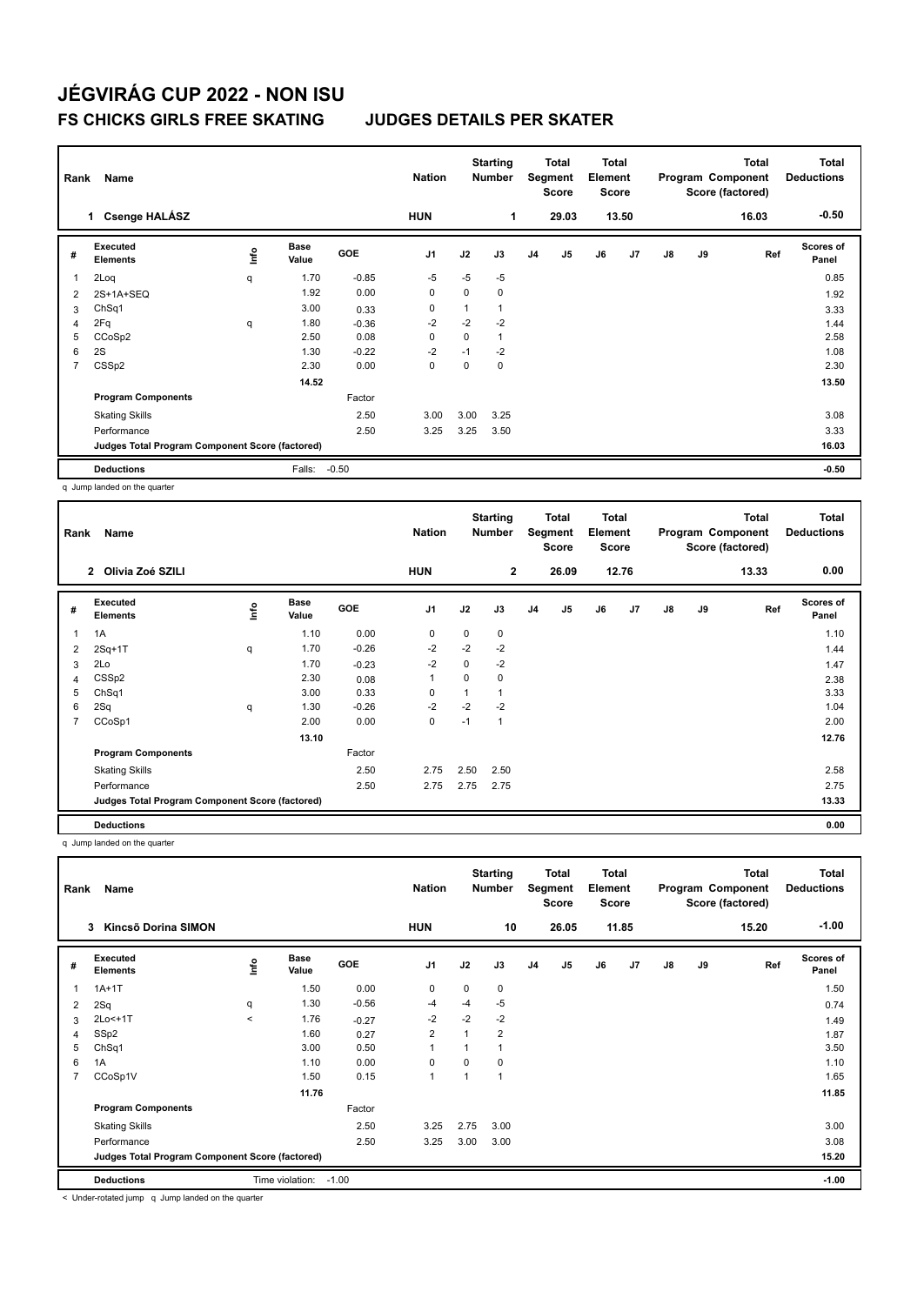| Rank           | Name                                            |                                  |               |         | <b>Nation</b> |              | <b>Starting</b><br>Number |                | <b>Total</b><br>Segment<br><b>Score</b> | Total<br>Element<br>Score |              |    |    | <b>Total</b><br>Program Component<br>Score (factored) | <b>Total</b><br><b>Deductions</b> |
|----------------|-------------------------------------------------|----------------------------------|---------------|---------|---------------|--------------|---------------------------|----------------|-----------------------------------------|---------------------------|--------------|----|----|-------------------------------------------------------|-----------------------------------|
|                | 4 Léna OROSZ                                    |                                  |               |         | <b>HUN</b>    |              | 6                         |                | 23.20                                   |                           | 10.50        |    |    | 12.70                                                 | 0.00                              |
| #              | <b>Executed</b><br><b>Elements</b>              | ١nf٥                             | Base<br>Value | GOE     | J1            | J2           | J3                        | J <sub>4</sub> | J5                                      | J6                        | J7           | J8 | J9 | Ref                                                   | Scores of<br>Panel                |
| 1              | 1F                                              |                                  | 0.50          | 0.00    | 0             | 0            | 0                         |                |                                         |                           |              |    |    |                                                       | 0.50                              |
| $\overline{2}$ | $1A+1Lo$                                        |                                  | 1.60          | $-0.18$ | $-2$          | $-2$         | $-1$                      |                |                                         |                           |              |    |    |                                                       | 1.42                              |
| 3              | 1F+1A+SEQ                                       |                                  | 1.28          | $-0.18$ | -3            | $-1$         | $-1$                      |                |                                         |                           |              |    |    |                                                       | 1.10                              |
| 4              | FSSp1V                                          |                                  | 1.50          | 0.05    | 0             | 0            | $\mathbf{1}$              |                |                                         |                           |              |    |    |                                                       | 1.55                              |
| 5              | 1Lz                                             |                                  | 0.60          | 0.00    | 0             | 0            | 0                         |                |                                         |                           |              |    |    |                                                       | 0.60                              |
| 6              | ChSq1                                           |                                  | 3.00          | 0.33    | 0             | $\mathbf{1}$ | $\mathbf{1}$              |                |                                         |                           |              |    |    |                                                       | 3.33                              |
| $\overline{7}$ | CCoSp1                                          |                                  | 2.00          | 0.00    | 0             | $\mathbf 0$  | 0                         |                |                                         |                           |              |    |    |                                                       | 2.00                              |
|                |                                                 |                                  | 10.48         |         |               |              |                           |                |                                         |                           |              |    |    |                                                       | 10.50                             |
|                | <b>Program Components</b>                       |                                  |               | Factor  |               |              |                           |                |                                         |                           |              |    |    |                                                       |                                   |
|                | <b>Skating Skills</b>                           |                                  |               | 2.50    | 2.50          | 2.25         | 2.75                      |                |                                         |                           |              |    |    |                                                       | 2.50                              |
|                | Performance                                     |                                  |               | 2.50    | 2.50          | 2.50         | 2.75                      |                |                                         |                           |              |    |    |                                                       | 2.58                              |
|                | Judges Total Program Component Score (factored) |                                  |               |         |               |              |                           |                |                                         |                           |              |    |    |                                                       | 12.70                             |
|                | <b>Deductions</b>                               |                                  |               |         |               |              |                           |                |                                         |                           |              |    |    |                                                       | 0.00                              |
|                |                                                 |                                  |               |         |               |              | <b>Starting</b>           |                | <b>Total</b>                            |                           | <b>Total</b> |    |    | <b>Total</b>                                          | <b>Total</b>                      |
| Rank           | Name                                            |                                  |               |         | <b>Nation</b> |              | Number                    |                | Segment<br><b>Score</b>                 | Element                   | Score        |    |    | Program Component<br>Score (factored)                 | <b>Deductions</b>                 |
|                | 5 Bianka BÁNHEGYI                               |                                  |               |         | <b>HUN</b>    |              | 5                         |                | 20.87                                   |                           | 9.69         |    |    | 11.68                                                 | $-0.50$                           |
|                | Executed                                        |                                  | Base          |         |               |              |                           |                |                                         |                           |              |    |    |                                                       | Scores of                         |
| #              | <b>Elements</b>                                 | $\mathop{\mathsf{Irr}}\nolimits$ | Value         | GOE     | J1            | J2           | J3                        | J <sub>4</sub> | J5                                      | J6                        | J7           | J8 | J9 | Ref                                                   | Panel                             |
| 1              | 1F+1A+SEQ                                       |                                  | 1.28          | $-0.15$ | $-1$          | $-1$         | $-2$                      |                |                                         |                           |              |    |    |                                                       | 1.13                              |
| 2              | 1Lz+1Lo                                         |                                  | 1.10          | 0.00    | 0             | 0            | 0                         |                |                                         |                           |              |    |    |                                                       | 1.10                              |
| 3              | CCoSpB                                          |                                  | 1.70          | 0.11    | 0             | $\mathbf{1}$ | 1                         |                |                                         |                           |              |    |    |                                                       | 1.81                              |
| 4              | 1A                                              |                                  | 1.10          | $-0.55$ | $-5$          | $-5$         | -5                        |                |                                         |                           |              |    |    |                                                       | 0.55                              |
| 5              | 1Lz                                             |                                  | 0.60          | 0.00    | 0             | $\mathbf 0$  | 0                         |                |                                         |                           |              |    |    |                                                       | 0.60                              |
| 6              | Ch <sub>Sq1</sub>                               |                                  | 3.00          | 0.00    | 0             | $\pmb{0}$    | 0                         |                |                                         |                           |              |    |    |                                                       | 3.00                              |
| 7              | <b>CUSpB</b>                                    |                                  | 1.50          | 0.00    | 0             | 0            | 0                         |                |                                         |                           |              |    |    |                                                       | 1.50                              |
|                |                                                 |                                  | 10.28         | Factor  |               |              |                           |                |                                         |                           |              |    |    |                                                       | 9.69                              |
|                | <b>Program Components</b>                       |                                  |               |         |               |              |                           |                |                                         |                           |              |    |    |                                                       |                                   |
|                | <b>Skating Skills</b>                           |                                  |               | 2.50    | 2.25          | 2.25         | 2.25                      |                |                                         |                           |              |    |    |                                                       | 2.25                              |
|                | Performance                                     |                                  |               | 2.50    | 2.50          | 2.50         | 2.25                      |                |                                         |                           |              |    |    |                                                       | 2.42                              |
|                | Judges Total Program Component Score (factored) |                                  |               |         |               |              |                           |                |                                         |                           |              |    |    |                                                       | 11.68                             |
|                | <b>Deductions</b>                               |                                  | Falls:        | $-0.50$ |               |              |                           |                |                                         |                           |              |    |    |                                                       | $-0.50$                           |
|                |                                                 |                                  |               |         |               |              | <b>Starting</b>           |                | <b>Total</b>                            |                           | <b>Total</b> |    |    | <b>Total</b>                                          | <b>Total</b>                      |
|                | Rank Name                                       |                                  |               |         | <b>Nation</b> |              | Number                    |                | Segment Element                         |                           |              |    |    | Program Component                                     | <b>Deductions</b>                 |
|                |                                                 |                                  |               |         |               |              |                           |                | Score                                   |                           | <b>Score</b> |    |    | Score (factored)                                      |                                   |
|                | 6 Szofia KOCZKA                                 |                                  |               |         | <b>HUN</b>    |              | 4                         |                | 20.78                                   |                           | 9.20         |    |    | 12.08                                                 | $-0.50$                           |
|                | Executed                                        |                                  | Base          |         |               |              |                           |                |                                         |                           |              |    |    |                                                       | Scores of                         |
| #              | <b>Elements</b>                                 | ١nfo                             | Value         | GOE     | J1            | J2           | J3                        | J4             | J5                                      | J6                        | J7           | J8 | J9 | Ref                                                   | Panel                             |
| 1              | 1A                                              |                                  | 1.10          | $-0.18$ | -3            | $-1$         | $-1$                      |                |                                         |                           |              |    |    |                                                       | 0.92                              |
| 2              | 1A+1Lo<<                                        | $\,<$                            | 1.10          | $-0.44$ | -3            | $-4$         | $-5$                      |                |                                         |                           |              |    |    |                                                       | 0.66                              |
| 3              | 2S                                              |                                  | 1.30          | $-0.65$ | -5            | -5           | -5                        |                |                                         |                           |              |    |    |                                                       | 0.65                              |
| 4              | SSp2                                            |                                  | 1.60          | 0.11    | 0             | $\mathbf{1}$ | $\mathbf{1}$              |                |                                         |                           |              |    |    |                                                       | 1.71                              |
| 5              | 2S+SEQ+1T*                                      |                                  | 1.04          | $-0.26$ | -3            | $-1$         | $-2$                      |                |                                         |                           |              |    |    |                                                       | 0.78                              |
| 6              | ChSq1                                           |                                  | 3.00          | 0.33    | 0             | $\mathbf{1}$ | 1                         |                |                                         |                           |              |    |    |                                                       | 3.33                              |
| $\overline{7}$ | CCoSpBV                                         |                                  | 1.28          | $-0.13$ | 0             | $-2$         | $-1$                      |                |                                         |                           |              |    |    |                                                       | 1.15                              |
|                |                                                 |                                  | 10.42         |         |               |              |                           |                |                                         |                           |              |    |    |                                                       | 9.20                              |
|                | <b>Program Components</b>                       |                                  |               | Factor  |               |              |                           |                |                                         |                           |              |    |    |                                                       |                                   |
|                | <b>Skating Skills</b>                           |                                  |               | 2.50    | 2.25          | 2.25         | 2.50                      |                |                                         |                           |              |    |    |                                                       | 2.33                              |
|                | Performance                                     |                                  |               | 2.50    | 2.50          | 2.50         | 2.50                      |                |                                         |                           |              |    |    |                                                       | 2.50                              |
|                | Judges Total Program Component Score (factored) |                                  |               |         |               |              |                           |                |                                         |                           |              |    |    |                                                       | 12.08                             |
|                | <b>Deductions</b>                               |                                  | Falls: -0.50  |         |               |              |                           |                |                                         |                           |              |    |    |                                                       | $-0.50$                           |

<< Downgraded jump \* Invalid element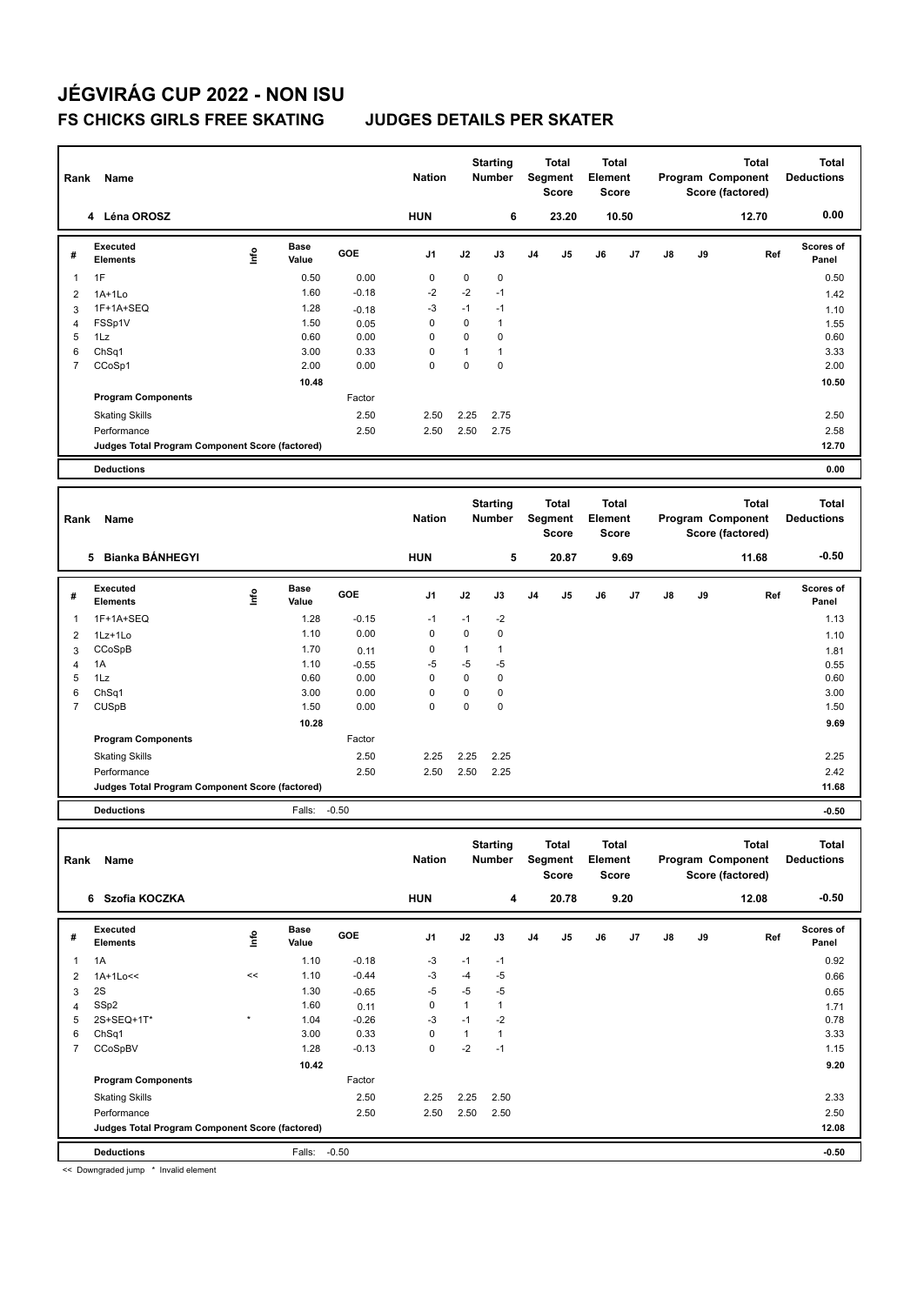| Rank           | Name                                            |                                  |                      |                 | <b>Nation</b> |              | <b>Starting</b><br>Number |                | <b>Total</b><br>Segment<br><b>Score</b> | Total<br>Element<br>Score |              |    |    | <b>Total</b><br>Program Component<br>Score (factored) | <b>Total</b><br><b>Deductions</b> |
|----------------|-------------------------------------------------|----------------------------------|----------------------|-----------------|---------------|--------------|---------------------------|----------------|-----------------------------------------|---------------------------|--------------|----|----|-------------------------------------------------------|-----------------------------------|
|                | 7 Julianna REPKA                                |                                  |                      |                 | <b>HUN</b>    |              | 9                         |                | 20.17                                   |                           | 9.54         |    |    | 10.63                                                 | 0.00                              |
| #              | <b>Executed</b><br><b>Elements</b>              | $\mathop{\mathsf{Int}}\nolimits$ | <b>Base</b><br>Value | GOE             | J1            | J2           | J3                        | J <sub>4</sub> | J5                                      | J6                        | J7           | J8 | J9 | Ref                                                   | Scores of<br>Panel                |
| 1              | 1Lz                                             |                                  | 0.60                 | 0.00            | 0             | 0            | 0                         |                |                                         |                           |              |    |    |                                                       | 0.60                              |
| $\overline{2}$ | ChSq1                                           |                                  | 3.00                 | 0.00            | 0             | 0            | 0                         |                |                                         |                           |              |    |    |                                                       | 3.00                              |
| 3              | 1A                                              |                                  | 1.10                 | 0.00            | 0             | 0            | 0                         |                |                                         |                           |              |    |    |                                                       | 1.10                              |
| 4              | CCoSp1V                                         |                                  | 1.50                 | 0.00            | 0             | 0            | 0                         |                |                                         |                           |              |    |    |                                                       | 1.50                              |
| 5              | $1F+1Lo$                                        |                                  | 1.00                 | $-0.03$         | $-1$          | $-1$         | 0                         |                |                                         |                           |              |    |    |                                                       | 0.97                              |
| 6              | $1A+1Lo$                                        |                                  | 1.60                 | $-0.22$         | $-3$          | $-1$         | $-2$                      |                |                                         |                           |              |    |    |                                                       | 1.38                              |
| $\overline{7}$ | CSpB                                            |                                  | 1.10                 | $-0.11$         | $-1$          | $-1$         | $-1$                      |                |                                         |                           |              |    |    |                                                       | 0.99                              |
|                |                                                 |                                  | 9.90                 |                 |               |              |                           |                |                                         |                           |              |    |    |                                                       | 9.54                              |
|                | <b>Program Components</b>                       |                                  |                      | Factor          |               |              |                           |                |                                         |                           |              |    |    |                                                       |                                   |
|                | <b>Skating Skills</b>                           |                                  |                      | 2.50            | 2.25          | 2.00         | 2.00                      |                |                                         |                           |              |    |    |                                                       | 2.08                              |
|                | Performance                                     |                                  |                      | 2.50            | 2.25          | 2.00         | 2.25                      |                |                                         |                           |              |    |    |                                                       | 2.17                              |
|                | Judges Total Program Component Score (factored) |                                  |                      |                 |               |              |                           |                |                                         |                           |              |    |    |                                                       | 10.63                             |
|                | <b>Deductions</b>                               |                                  |                      |                 |               |              |                           |                |                                         |                           |              |    |    |                                                       | 0.00                              |
|                |                                                 |                                  |                      |                 |               |              | <b>Starting</b>           |                | <b>Total</b>                            |                           | <b>Total</b> |    |    | <b>Total</b>                                          | <b>Total</b>                      |
| Rank           | Name                                            |                                  |                      |                 | <b>Nation</b> |              | Number                    |                | Segment<br><b>Score</b>                 | Element                   | Score        |    |    | Program Component<br>Score (factored)                 | <b>Deductions</b>                 |
|                | 8 Alíz BARATI                                   |                                  |                      |                 | <b>HUN</b>    |              | 3                         |                | 17.03                                   |                           | 7.65         |    |    | 9.38                                                  | 0.00                              |
| #              | Executed                                        | $\mathop{\mathsf{Irr}}\nolimits$ | Base                 | GOE             | J1            | J2           | J3                        | J4             | J5                                      | J6                        | J7           | J8 | J9 | Ref                                                   | Scores of                         |
|                | <b>Elements</b>                                 |                                  | Value                |                 |               |              |                           |                |                                         |                           |              |    |    |                                                       | Panel                             |
| 1              | A+1Lo                                           |                                  | 0.50                 | 0.00            | 0             | 0            | 0                         |                |                                         |                           |              |    |    |                                                       | 0.50                              |
| 2              | SSpB                                            |                                  | 1.10                 | 0.04            | 0             | $\mathbf{1}$ | 0                         |                |                                         |                           |              |    |    |                                                       | 1.14                              |
| 3              | Ch <sub>Sq1</sub>                               |                                  | 3.00                 | 0.00            | 0             | 0            | 0                         |                |                                         |                           |              |    |    |                                                       | 3.00                              |
| 4              | $1F+1T$                                         |                                  | 0.90                 | 0.00            | 0             | $\mathbf 0$  | 0                         |                |                                         |                           |              |    |    |                                                       | 0.90                              |
| 5              | 1F                                              |                                  | 0.50                 | 0.00            | 0             | $\mathbf 0$  | 0                         |                |                                         |                           |              |    |    |                                                       | 0.50                              |
| 6              | CCoSpBV                                         |                                  | 1.28                 | $-0.17$         | $-2$          | 0            | $-2$                      |                |                                         |                           |              |    |    |                                                       | 1.11                              |
| 7              | 1Lo                                             |                                  | 0.50                 | 0.00            | 0             | 0            | 0                         |                |                                         |                           |              |    |    |                                                       | 0.50                              |
|                |                                                 |                                  | 7.78                 |                 |               |              |                           |                |                                         |                           |              |    |    |                                                       | 7.65                              |
|                | <b>Program Components</b>                       |                                  |                      | Factor          |               |              |                           |                |                                         |                           |              |    |    |                                                       |                                   |
|                | <b>Skating Skills</b>                           |                                  |                      | 2.50            | 2.25          | 1.75         | 1.50                      |                |                                         |                           |              |    |    |                                                       | 1.83                              |
|                | Performance                                     |                                  |                      | 2.50            | 2.25          | 1.75         | 1.75                      |                |                                         |                           |              |    |    |                                                       | 1.92                              |
|                | Judges Total Program Component Score (factored) |                                  |                      |                 |               |              |                           |                |                                         |                           |              |    |    |                                                       | 9.38                              |
|                | <b>Deductions</b>                               |                                  |                      |                 |               |              |                           |                |                                         |                           |              |    |    |                                                       | 0.00                              |
|                |                                                 |                                  |                      |                 |               |              |                           |                |                                         |                           |              |    |    |                                                       |                                   |
|                |                                                 |                                  |                      |                 | <b>Nation</b> |              | <b>Starting</b>           |                | Total                                   |                           | <b>Total</b> |    |    | <b>Total</b><br>Program Component                     | <b>Total</b><br><b>Deductions</b> |
|                | Rank Name                                       |                                  |                      |                 |               |              | Number Segment Element    |                | Score                                   |                           | <b>Score</b> |    |    | Score (factored)                                      |                                   |
|                | 9 Emma DOBROSI                                  |                                  |                      |                 | <b>HUN</b>    |              | $\overline{\phantom{a}}$  |                | 16.28                                   |                           | 8.15         |    |    | 8.13                                                  | 0.00                              |
|                |                                                 |                                  |                      |                 |               |              |                           |                |                                         |                           |              |    |    |                                                       |                                   |
| #              | Executed<br><b>Elements</b>                     | $\mathop{\mathsf{Irr}}\nolimits$ | Base<br>Value        | GOE             | J1            | J2           | J3                        | J4             | J5                                      | J6                        | J7           | J8 | J9 | Ref                                                   | Scores of                         |
|                |                                                 |                                  |                      |                 |               |              |                           |                |                                         |                           |              |    |    |                                                       | Panel                             |
| 1              | SSp1                                            |                                  | 1.30                 | 0.00            | 0             | 0            | 0                         |                |                                         |                           |              |    |    |                                                       | 1.30                              |
| 2              | A+1Lo                                           |                                  | 0.50                 | 0.00            | 0             | 0            | $\pmb{0}$                 |                |                                         |                           |              |    |    |                                                       | 0.50                              |
| 3              | ChSq1                                           |                                  | 3.00                 | 0.00            | 0             | 0            | 0                         |                |                                         |                           |              |    |    |                                                       | 3.00                              |
| $\overline{4}$ | 1Lo                                             |                                  | 0.50                 | 0.00            | 0             | 0            | 0                         |                |                                         |                           |              |    |    |                                                       | 0.50                              |
| 5<br>6         | CCoSp1V<br>1F                                   |                                  | 1.50<br>0.50         | $-0.05$<br>0.00 | -1<br>0       | 0<br>0       | 0<br>0                    |                |                                         |                           |              |    |    |                                                       | 1.45<br>0.50                      |
| $\overline{7}$ | $1F+1T$                                         |                                  | 0.90                 | 0.00            | 0             | 0            | $\pmb{0}$                 |                |                                         |                           |              |    |    |                                                       | 0.90                              |
|                |                                                 |                                  |                      |                 |               |              |                           |                |                                         |                           |              |    |    |                                                       |                                   |
|                | <b>Program Components</b>                       |                                  | 8.20                 |                 |               |              |                           |                |                                         |                           |              |    |    |                                                       | 8.15                              |
|                |                                                 |                                  |                      | Factor          |               |              |                           |                |                                         |                           |              |    |    |                                                       |                                   |
|                | <b>Skating Skills</b>                           |                                  |                      | 2.50            | 1.75          | 1.50         | 1.50                      |                |                                         |                           |              |    |    |                                                       | 1.58                              |
|                | Performance                                     |                                  |                      | 2.50            | 2.00          | 1.50         | 1.50                      |                |                                         |                           |              |    |    |                                                       | 1.67                              |
|                | Judges Total Program Component Score (factored) |                                  |                      |                 |               |              |                           |                |                                         |                           |              |    |    |                                                       | 8.13                              |
|                | <b>Deductions</b>                               |                                  |                      |                 |               |              |                           |                |                                         |                           |              |    |    |                                                       | 0.00                              |